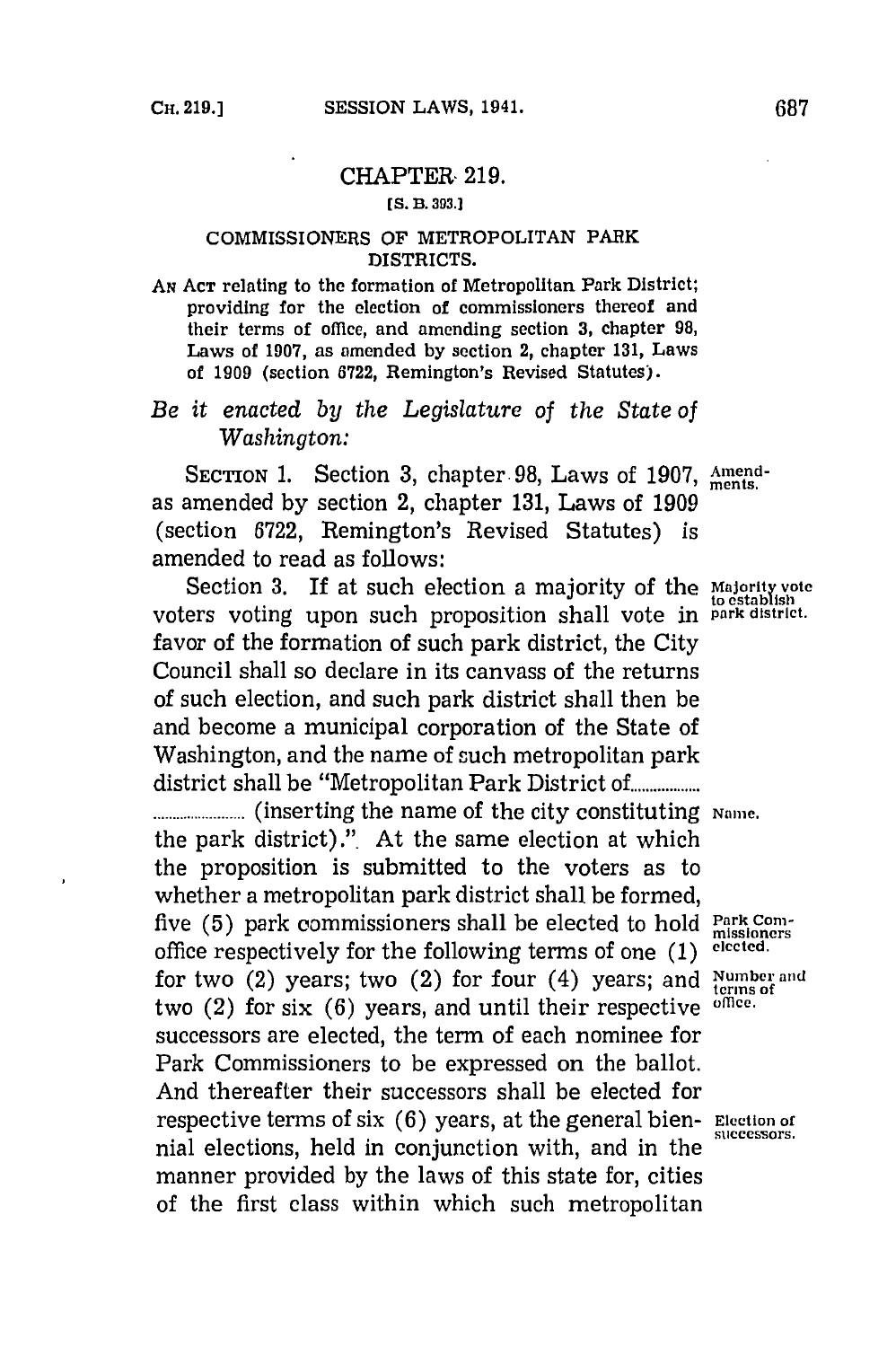688 **SESSION LAWS, 1941.** [CH. 219.

Nomination **park district may be situated. Nominations for Park** Commissioners shall be **by** petition of one hundred **(100)** qualified electors of such park district, to be filed in the office of the City Clerk of such city for the first election, and with the secretary of such metropolitan park district for all succeeding elections, such nominations to be so filed as provided **by** section 5148-1 of Remington's Revised Statutes of Washing-**Proviso,** ton: *Provided, however,* That there shall be no election held on the second Tuesday of March immediately following the creation of such park district: **Vacancies.** *And provided further,* That in the event of a vacancy caused **by** death, resignation or otherwise, such vacancy shall be filled **by** appointment **by** a majority vote of the remaining Commissioners until the next regular election for Park Commissioner. Any person residing in said park district who is, at the time **Electors,** of holding of any such election, a qualified voter under the laws of the State of Washington, shall be entitled to vote at any election held in such metro-**Registration.** politan park district. And the registration of voters for elections to be held in such metropolitan park district shall be conducted **by** the City Clerk and officers of registration of the city and territory embraced within said metropolitan park district; and the notice prescribed to be given **by** sections **5123** and **Notice of** 5124, supra, shall constitute sufficient notice to citi-<br>registration *zons* residing within said metropolitan park district zens residing within said metropolitan park district for registration for any general or special election therein, without the necessity for such notice specially stating that it is for the registration for an election to be held **by** a metropolitan park district. And any elector who shall have registered in accordance with the laws of this state entitling him to vote at a general or special election in the city or territory comprised within such metropolitan park district within time to constitute same a good registration for any general or special election of said metropoli-